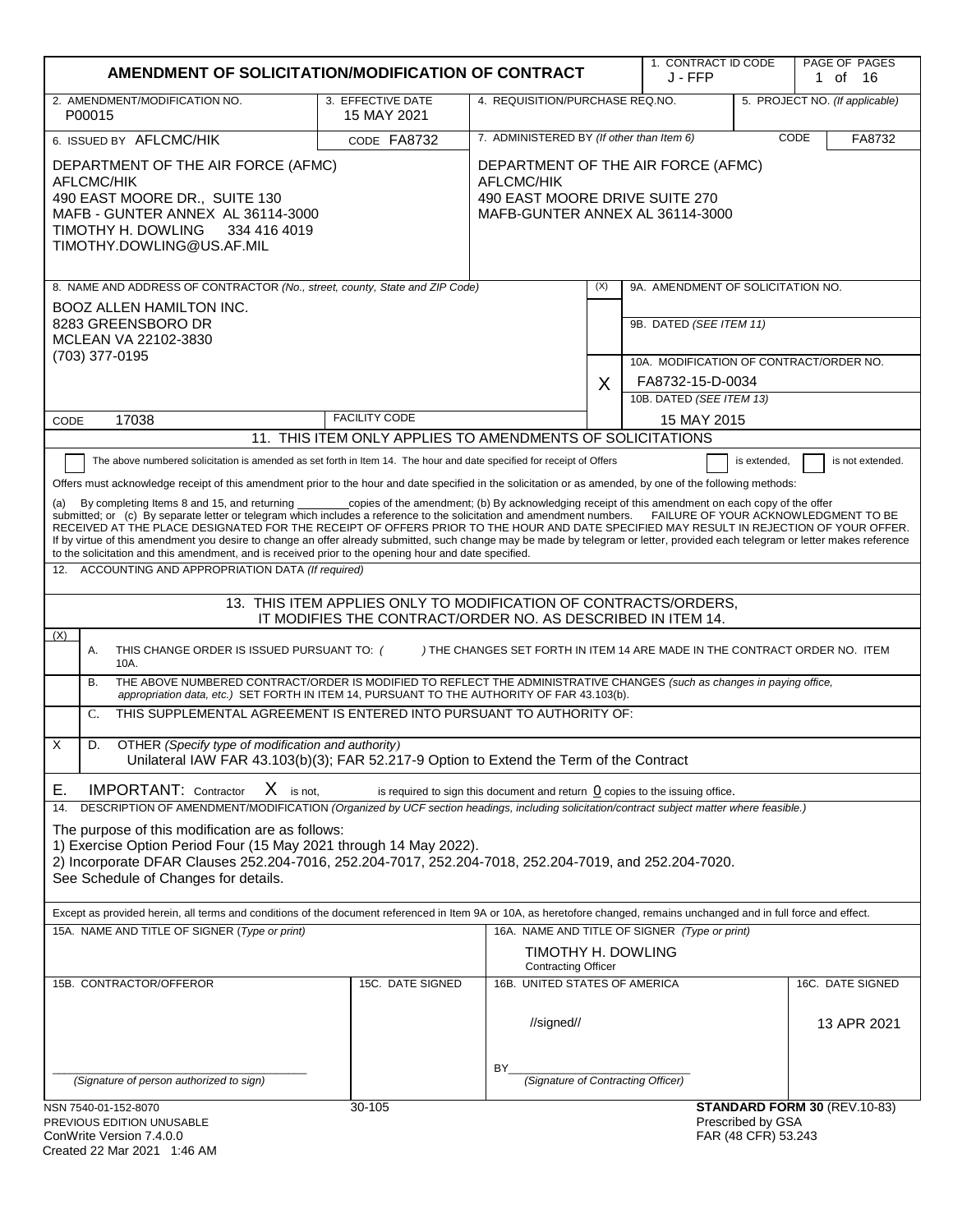- 1) The purpose of this modification is to exercise Option Period Four (15 May 2021 through 14 May 2022) of the contract in accordance with FAR 52.217-9, Option to Extend the Term of the Contract. Option Period Four of the contract is hereby exercised.
- 2) The following DFAR Clauses are incorporated as full texts:

## **252.204-7016 Covered Defense Telecommunications Equipment or Services-Representation.**

As prescribed in 204.2105 <https://www.acq.osd.mil/dpap/dars/dfars/html/current/204\_21.htm>(a), use the following provision:

# COVERED DEFENSE TELECOMMUNICATIONS EQUIPMENT OR SERVICES-REPRESENTATION (DEC 2019)

 (a) *Definitions*. As used in this provision, "covered defense telecommunications equipment or services" has the meaning provided in the clause  $252.204 - 7018$ <https://www.acq.osd.mil/dpap/dars/dfars/html/current/252204.htm>, Prohibition on the Acquisition of Covered Defense Telecommunications Equipment or Services.

 (b) *Procedures*. The Offeror shall review the list of excluded parties in the System for Award Management (SAM) (*<https://www.sam.gov/>*) for entities excluded from receiving federal awards for "covered defense telecommunications equipment or services".

 (c) *Representation*. The Offeror represents that it [ ] does, [ ] does not provide covered defense telecommunications equipment or services as a part of its offered products or services to the Government in the performance of any contract, subcontract, or other contractual instrument.

## (End of provision)

## **252.204-7017 Prohibition on the Acquisition of Covered Defense Telecommunications Equipment or Services-Representation.**

As prescribed in 204.2105

<https://www.acq.osd.mil/dpap/dars/dfars/html/current/204\_21.htm>(b), use the following provision:

## PROHIBITION ON THE ACQUISITON OF COVERED DEFENSE TELECOMMUNICATIONS EQUIPMENT OR SERVICES-REPRESENTATION (DEC 2019)

 The Offeror is not required to complete the representation in this provision if the Offeror has represented in the provision at 252.204-7016

<https://www.acq.osd.mil/dpap/dars/dfars/html/current/252204.htm>, Covered Defense Telecommunications Equipment or Services-Representation, that it "does not provide covered defense telecommunications equipment or services as a part of its offered products or services to the Government in the performance of any contract, subcontract, or other contractual instrument."

 (a) *Definitions*. "Covered defense telecommunications equipment or services," "covered mission," "critical technology," and "substantial or essential component," as used in this provision, have the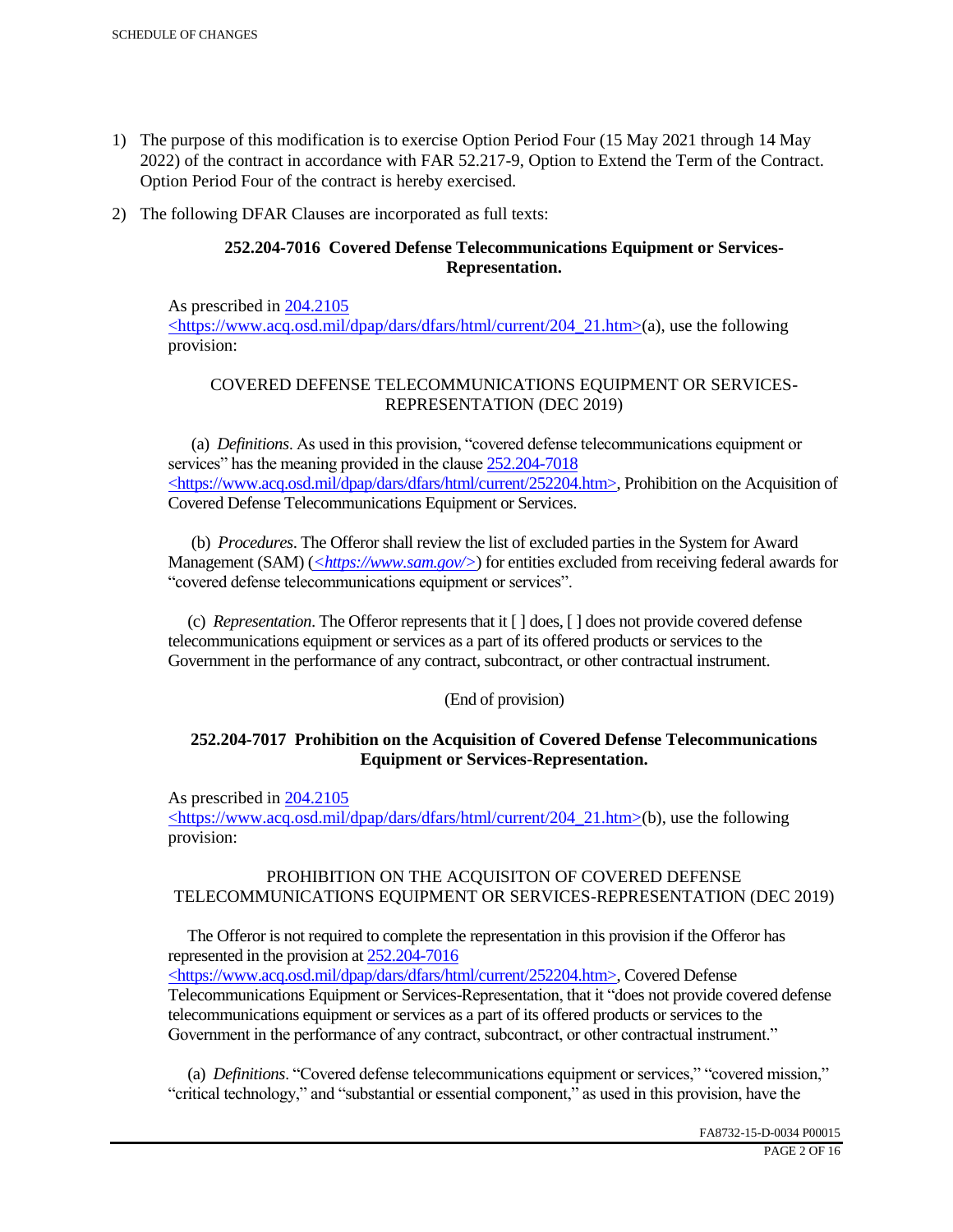meanings given in the 252.204-7018

 $\langle$ https://www.acq.osd.mil/dpap/dars/dfars/html/current/252204.htm> clause, Prohibition on the Acquisition of Covered Defense Telecommunications Equipment or Services, of this solicitation.

 (b) *Prohibition*. Section 1656 of the National Defense Authorization Act for Fiscal Year 2018 (Pub. L. 115-91) prohibits agencies from procuring or obtaining, or extending or renewing a contract to procure or obtain, any equipment, system, or service to carry out covered missions that uses covered defense telecommunications equipment or services as a substantial or essential component of any system, or as critical technology as part of any system.

 (c) *Procedures*. The Offeror shall review the list of excluded parties in the System for Award Management (SAM) at  $\leq$ https://www.sam.gov/> for entities that are excluded when providing any equipment, system, or service to carry out covered missions that uses covered defense telecommunications equipment or services as a substantial or essential component of any system, or as critical technology as part of any system, unless a waiver is granted.

 (d) *Representation*. If in its annual representations and certifications in SAM the Offeror has represented in paragraph (c) of the provision at 252.204-7016 <https://www.acq.osd.mil/dpap/dars/dfars/html/current/252204.htm>, Covered Defense Telecommunications Equipment or Services-Representation, that it "does" provide covered defense telecommunications equipment or services as a part of its offered products or services to the Government in the performance of any contract, subcontract, or other contractual instrument, then the Offeror shall complete the following additional representation:

The Offeror represents that it  $\lceil \cdot \rceil$  will  $\lceil \cdot \rceil$  will not provide covered defense telecommunications equipment or services as a part of its offered products or services to DoD in the performance of any award resulting from this solicitation.

 (e) *Disclosures*. If the Offeror has represented in paragraph (d) of this provision that it "will provide covered defense telecommunications equipment or services," the Offeror shall provide the following information as part of the offer:

 (1) A description of all covered defense telecommunications equipment and services offered (include brand or manufacturer; product, such as model number, original equipment manufacturer (OEM) number, manufacturer part number, or wholesaler number; and item description, as applicable).

 (2) An explanation of the proposed use of covered defense telecommunications equipment and services and any factors relevant to determining if such use would be permissible under the prohibition referenced in paragraph (b) of this provision.

 (3) For services, the entity providing the covered defense telecommunications services (include entity name, unique entity identifier, and Commercial and Government Entity (CAGE) code, if known).

 (4) For equipment, the entity that produced or provided the covered defense telecommunications equipment (include entity name, unique entity identifier, CAGE code, and whether the entity was the OEM or a distributor, if known).

(End of provision)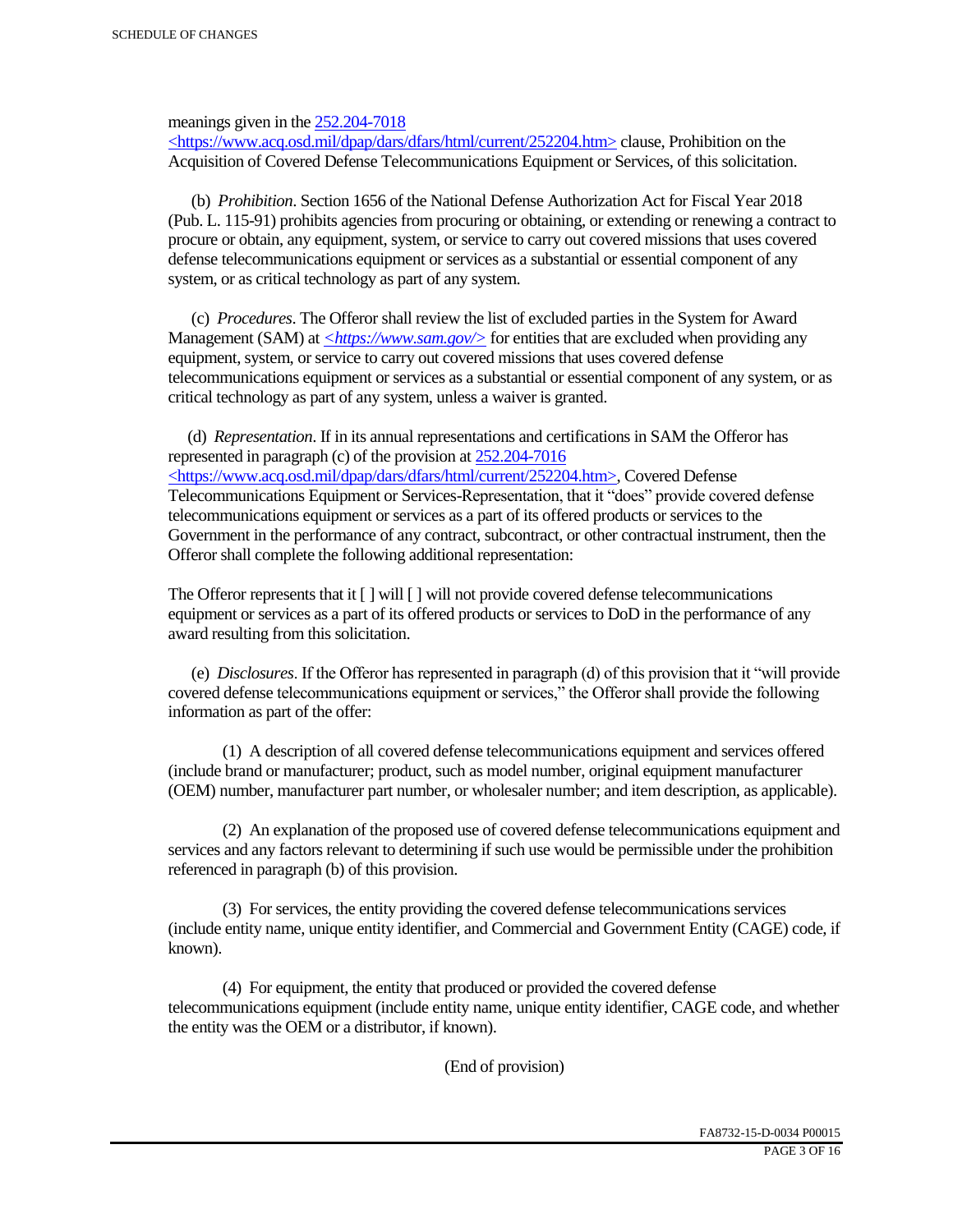## **252.204-7018 Prohibition on the Acquisition of Covered Defense Telecommunications Equipment or Services.**

As prescribed in 204.2105

 $\langle$ https://www.acq.osd.mil/dpap/dars/dfars/html/current/204\_21.htm>(c), use the following clause:

PROHIBITION ON THE ACQUISITION OF COVERED DEFENSE TELECOMMUNICATIONS EQUIPMENT OR SERVICES (JAN 2021)

(a) *Definitions*. As used in this clause-

"Covered defense telecommunications equipment or services" means-

 (1) Telecommunications equipment produced by Huawei Technologies Company or ZTE Corporation, or any subsidiary or affiliate of such entities;

(2) Telecommunications services provided by such entities or using such equipment; or

 (3) Telecommunications equipment or services produced or provided by an entity that the Secretary of Defense reasonably believes to be an entity owned or controlled by, or otherwise connected to, the government of a covered foreign country.

"Covered foreign country" means-

(1) The People's Republic of China; or

(2) The Russian Federation.

"Covered missions" means-

 (1) The nuclear deterrence mission of DoD, including with respect to nuclear command, control, and communications, integrated tactical warning and attack assessment, and continuity of Government; or

(2) The homeland defense mission of DoD, including with respect to ballistic missile defense.

"Critical technology" means-

 (1) Defense articles or defense services included on the United States Munitions List set forth in the International Traffic in Arms Regulations under subchapter M of chapter I of title 22, Code of Federal Regulations;

 (2) Items included on the Commerce Control List set forth in Supplement No. 1 to part 774 of the Export Administration Regulations under subchapter C of chapter VII of title 15, Code of Federal Regulations, and controlled-

 (i) Pursuant to multilateral regimes, including for reasons relating to national security, chemical and biological weapons proliferation, nuclear nonproliferation, or missile technology; or

(ii) For reasons relating to regional stability or surreptitious listening;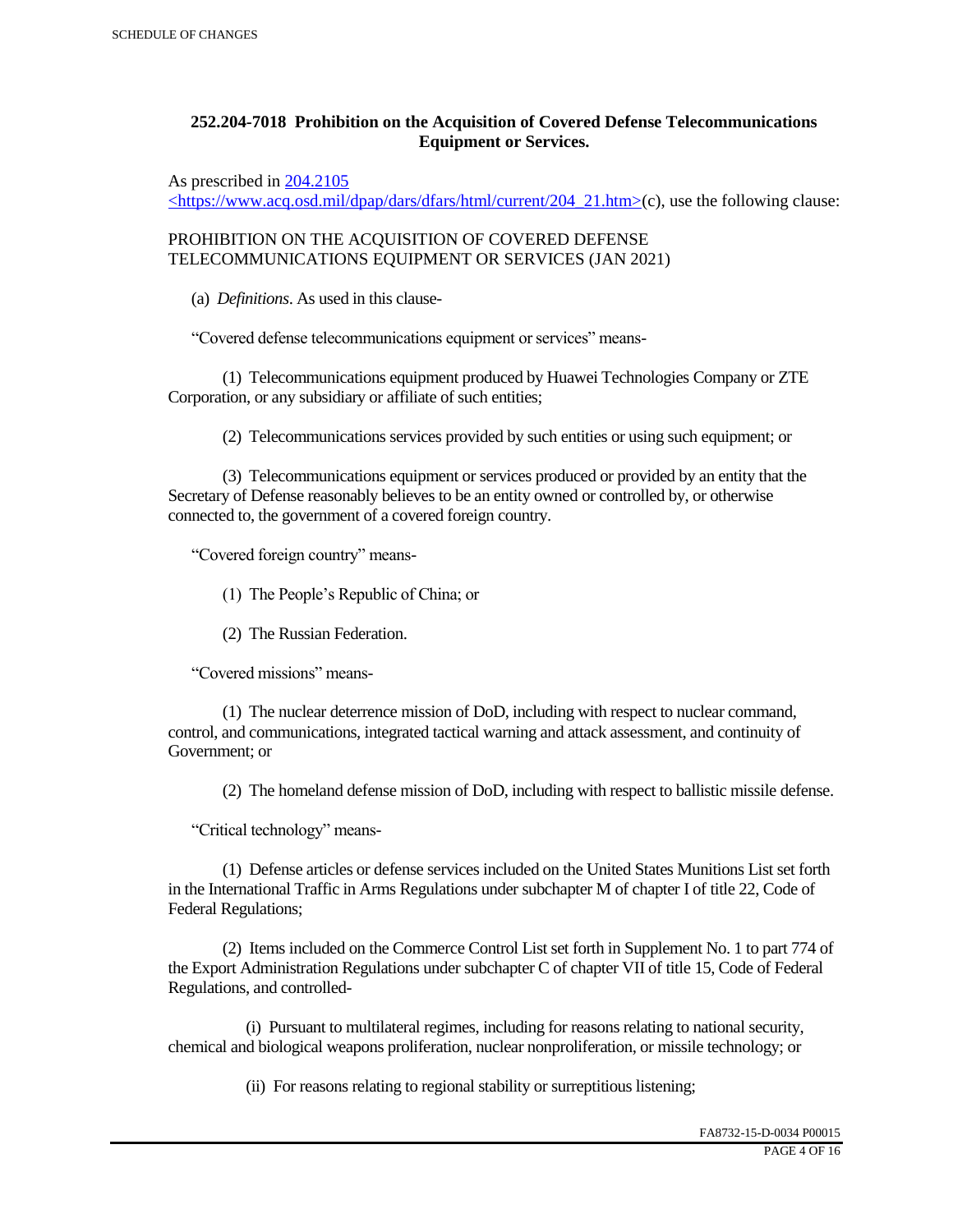(3) Specially designed and prepared nuclear equipment, parts and components, materials, software, and technology covered by part 810 of title 10, Code of Federal Regulations (relating to assistance to foreign atomic energy activities);

 (4) Nuclear facilities, equipment, and material covered by part 110 of title 10, Code of Federal Regulations (relating to export and import of nuclear equipment and material);

 (5) Select agents and toxins covered by part 331 of title 7, Code of Federal Regulations, part 121 of title 9 of such Code, or part 73 of title 42 of such Code; or

 (6) "Substantial or essential component" means any component necessary for the proper function or performance of a piece of equipment, system, or service.

"Critical technology" means-

 (b) *Prohibition*. In accordance with section 1656 of the National Defense Authorization Act for Fiscal Year 2018 (Pub. L. 115-91), the contractor shall not provide to the Government any equipment, system, or service to carry out covered missions that uses covered defense telecommunications equipment or services as a substantial or essential component of any system, or as critical technology as part of any system, unless the covered defense telecommunication equipment or services are covered by a waiver described in Defense Federal Acquisition Regulation Supplement 204.2104 <https://www.acq.osd.mil/dpap/dars/dfars/html/current/204\_21.htm>.

 (c) *Procedures*. The Contractor shall review the list of excluded parties in the System for Award Management (SAM) at  $\langle \frac{https://www.sam.gov/}{>}$  for entities that are excluded when providing any equipment, system, or service, to carry out covered missions, that uses covered defense telecommunications equipment or services as a substantial or essential component of any system, or as critical technology as part of any system, unless a waiver is granted.

(d) *Reporting*.

 (1) In the event the Contractor identifies covered defense telecommunications equipment or services used as a substantial or essential component of any system, or as critical technology as part of any system, during contract performance, the Contractor shall report at *<https://dibnet.dod.mil/>* the information in paragraph (d)(2) of this clause.

(2) The Contractor shall report the following information pursuant to paragraph  $(d)(1)$  of this clause:

 (i) Within 3 business days from the date of such identification or notification: the contract number; the order number(s), if applicable; supplier name; brand; model number (original equipment manufacturer number, manufacturer part number, or wholesaler number); item description; and any readily available information about mitigation actions undertaken or recommended.

(ii) Within 30 business days of submitting the information in paragraph  $(d)(2)(i)$  of this clause: any further available information about mitigation actions undertaken or recommended. In addition, the Contractor shall describe the efforts it undertook to prevent use or submission of a covered defense telecommunications equipment or services, and any additional efforts that will be incorporated to prevent future use or submission of covered telecommunications equipment or services.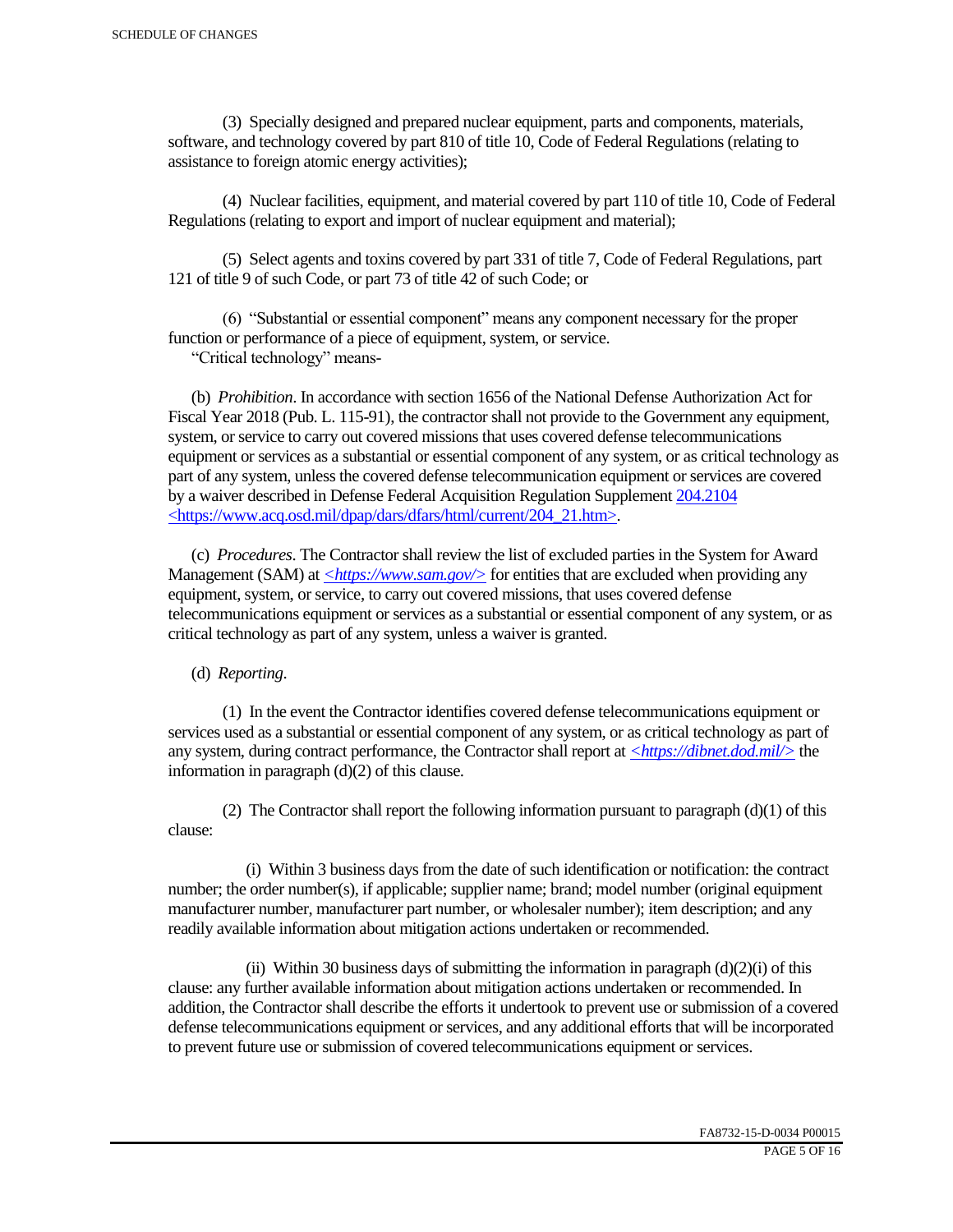(e) *Subcontracts*. The Contractor shall insert the substance of this clause, including this paragraph (e), in all subcontracts and other contractual instruments, including subcontracts for the acquisition of commercial items.

(End of clause)

### **252.204-7019 Notice of NIST SP 800-171 DoD Assessment Requirements.**

As prescribed in 204.7304

 $\langle$ https://www.acq.osd.mil/dpap/dars/dfars/html/current/204 73.htm>(d), use the following provision:

## NOTICE OF NIST SP 800-171 DOD ASSESSMENT REQUIREMENTS (NOV 2020)

(a) *Definitions*.

 "Basic Assessment", "Medium Assessment", and "High Assessment" have the meaning given in the clause 252.204-7020 <https://www.acq.osd.mil/dpap/dars/dfars/html/current/252204.htm>, NIST SP 800-171 DoD Assessments.

 "Covered contractor information system" has the meaning given in the clause 252.204-7012 <https://www.acq.osd.mil/dpap/dars/dfars/html/current/252204.htm>, Safeguarding Covered Defense Information and Cyber Incident Reporting, of this solicitation.

 (b) *Requirement*. In order to be considered for award, if the Offeror is required to implement NIST SP 800-171, the Offeror shall have a current assessment (i.e., not more than 3 years old unless a lesser time is specified in the solicitation) (see 252.204-7020) for each covered contractor information system that is relevant to the offer, contract, task order, or delivery order. The Basic, Medium, and High NIST SP 800-171 DoD Assessments are described in the NIST SP 800-171 DoD Assessment Methodology located at

 $\langle$ https://www.acq.osd.mil/dpap/pdi/cyber/strategically\_assessing\_contractor\_implementation\_of\_NIST \_SP\_800-171.html>.

(c) *Procedures*.

 (1) The Offeror shall verify that summary level scores of a current NIST SP 800-171 DoD Assessment (i.e., not more than 3 years old unless a lesser time is specified in the solicitation) are posted in the Supplier Performance Risk System (SPRS) (<https://www.sprs.csd.disa.mil/>) for all covered contractor information systems relevant to the offer.

 (2) If the Offeror does not have summary level scores of a current NIST SP 800-171 DoD Assessment (i.e., not more than 3 years old unless a lesser time is specified in the solicitation) posted in SPRS, the Offeror may conduct and submit a Basic Assessment to webptsmh@navy.mil  $\leq$ mailto:webptsmh@navy.mil> for posting to SPRS in the format identified in paragraph (d) of this provision.

 (d) *Summary level scores*. Summary level scores for all assessments will be posted 30 days postassessment in SPRS to provide DoD Components visibility into the summary level scores of strategic assessments.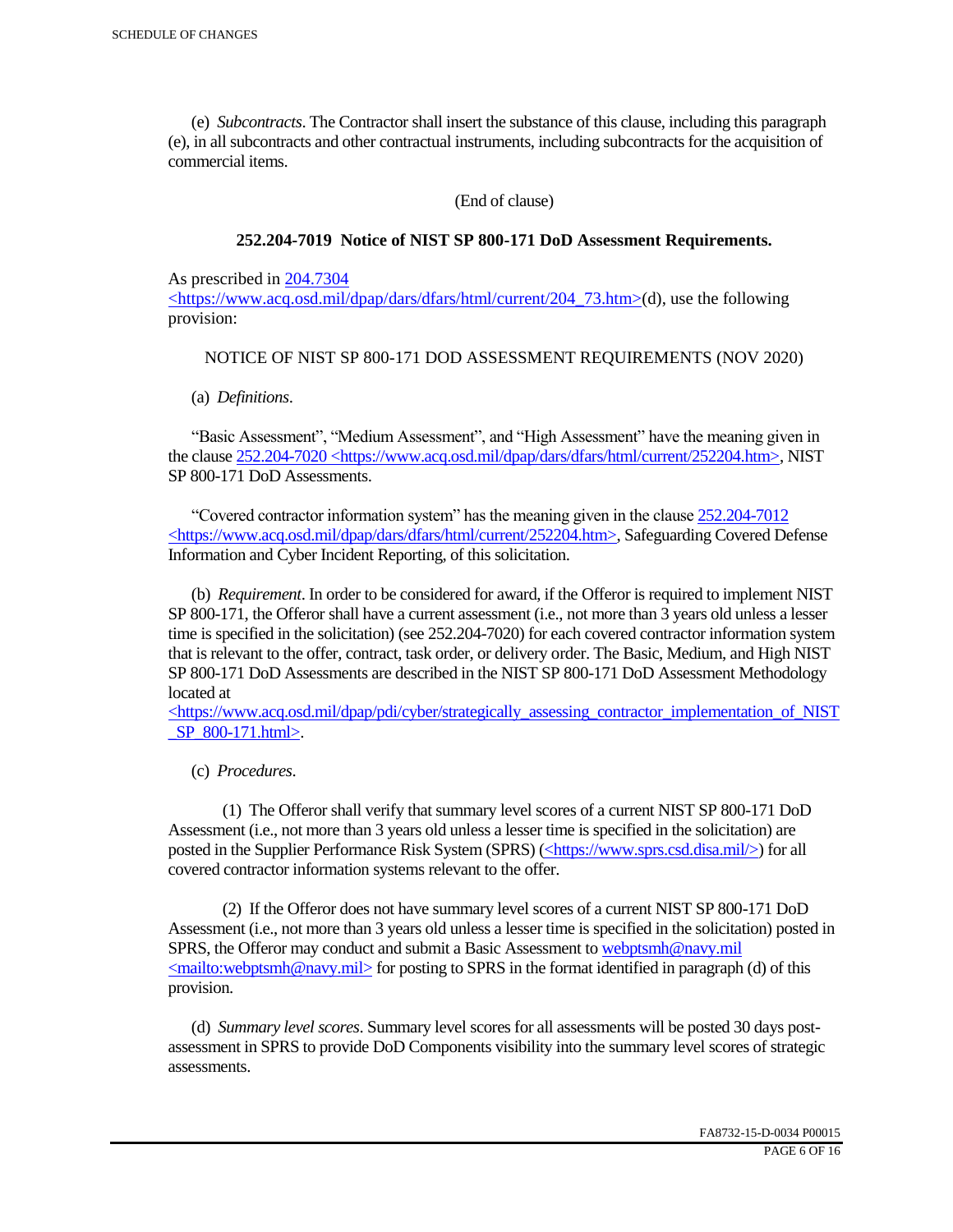(1) *Basic Assessments*. An Offeror may follow the procedures in paragraph (c)(2) of this provision for posting Basic Assessments to SPRS.

(i) The email shall include the following information:

(A) Cybersecurity standard assessed (e.g., NIST SP 800-171 Rev 1).

(B) Organization conducting the assessment (e.g., Contractor self-assessment).

 (C) For each system security plan (security requirement 3.12.4) supporting the performance of a DoD contract-

(*1*) All industry Commercial and Government Entity (CAGE) code(s) associated with the information system(s) addressed by the system security plan; and

(*2*) A brief description of the system security plan architecture, if more than one plan exists.

(D) Date the assessment was completed.

 (E) Summary level score (e.g., 95 out of 110, NOT the individual value for each requirement).

 (F) Date that all requirements are expected to be implemented (i.e., a score of 110 is expected to be achieved) based on information gathered from associated plan(s) of action developed in accordance with NIST SP 800-171.

 (ii) If multiple system security plans are addressed in the email described at paragraph  $(d)(1)(i)$  of this section, the Offeror shall use the following format for the report:

| <b>System Security CAGE Codes</b> |                               | <b>Brief</b> description | Date of    | <b>Total Score</b> | Date score of |
|-----------------------------------|-------------------------------|--------------------------|------------|--------------------|---------------|
| Plan                              | supported by this of the plan |                          | assessment |                    | $110$ will    |
|                                   | plan                          | architecture             |            |                    | achieved      |
|                                   |                               |                          |            |                    |               |
|                                   |                               |                          |            |                    |               |
|                                   |                               |                          |            |                    |               |

1)

 (2) *Medium and High Assessments*. DoD will post the following Medium and/or High Assessment summary level scores to SPRS for each system assessed:

(i) The standard assessed (e.g., NIST SP 800-171 Rev 1).

 (ii) Organization conducting the assessment, e.g., DCMA, or a specific organization (identified by Department of Defense Activity Address Code (DoDAAC)).

 (iii) All industry CAGE code(s) associated with the information system(s) addressed by the system security plan.

 (iv) A brief description of the system security plan architecture, if more than one system security plan exists.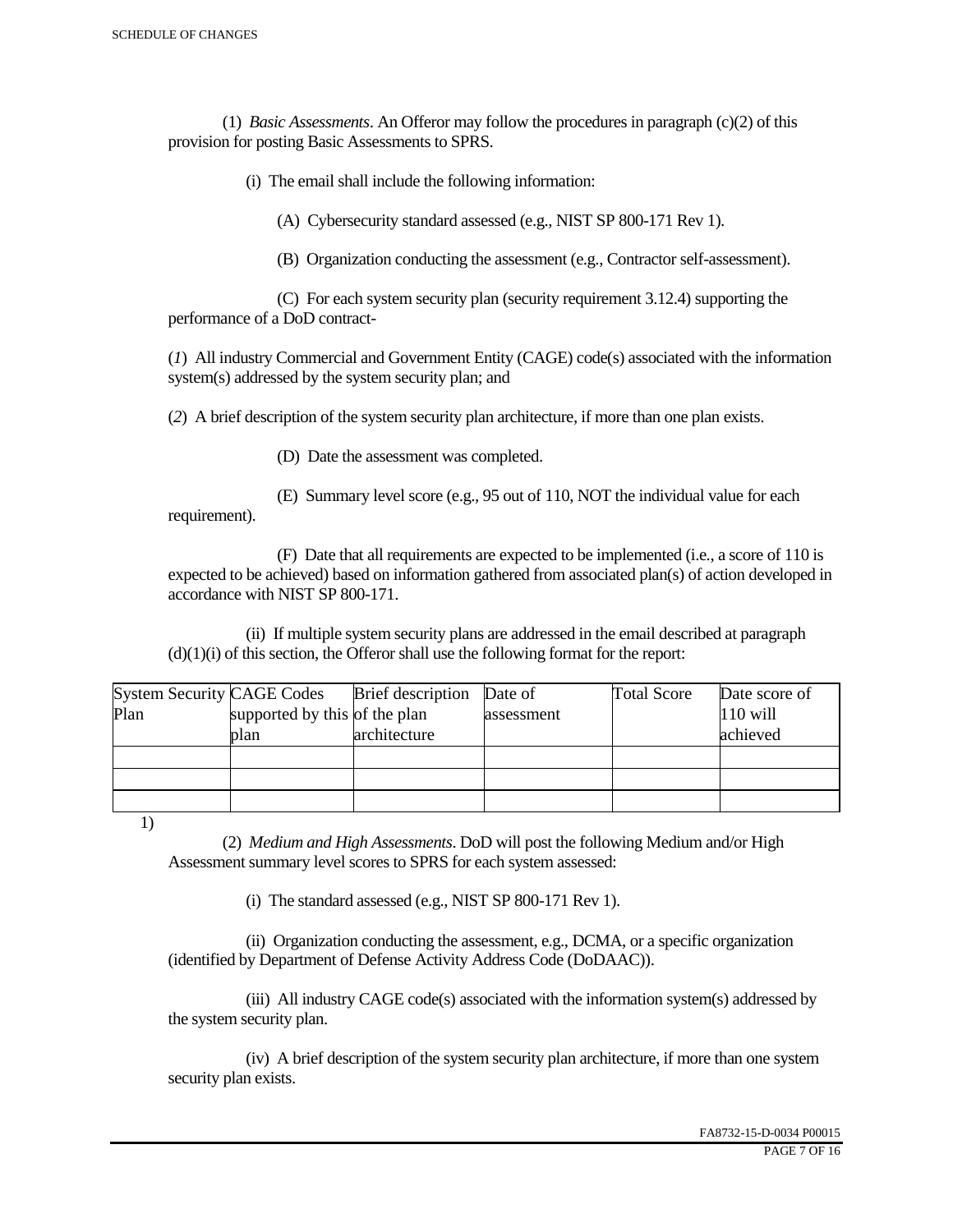(v) Date and level of the assessment, i.e., medium or high.

 (vi) Summary level score (e.g., 105 out of 110, not the individual value assigned for each requirement).

 (vii) Date that all requirements are expected to be implemented (i.e., a score of 110 is expected to be achieved) based on information gathered from associated plan(s) of action developed in accordance with NIST SP 800-171.

(3) *Accessibility*.

 (i) Assessment summary level scores posted in SPRS are available to DoD personnel, and are protected, in accordance with the standards set forth in DoD Instruction 5000.79, Defense-wide Sharing and Use of Supplier and Product Performance Information (PI).

 (ii) Authorized representatives of the Offeror for which the assessment was conducted may access SPRS to view their own summary level scores, in accordance with the SPRS Software User's Guide for Awardees/Contractors available at <https://www.sprs.csd.disa.mil/pdf/SPRS\_Awardee.pdf>.

 (iii) A High NIST SP 800-171 DoD Assessment may result in documentation in addition to that listed in this section. DoD will retain and protect any such documentation as "Controlled Unclassified Information (CUI)" and intended for internal DoD use only. The information will be protected against unauthorized use and release, including through the exercise of applicable exemptions under the Freedom of Information Act (e.g., Exemption 4 covers trade secrets and commercial or financial information obtained from a contractor that is privileged or confidential).

(End of provision)

## **252.204-7020 NIST SP 800-171 DoD Assessment Requirements.**

As prescribed in 204.7304 <https://www.acq.osd.mil/dpap/dars/dfars/html/current/204\_73.htm>(e), use the following clause:

## NIST SP 800-171 DOD ASSESSMENT REQUIREMENTS (NOV 2020)

(a) *Definitions*.

 "Basic Assessment" means a contractor's self-assessment of the contractor's implementation of NIST SP 800-171 that-

 (1) Is based on the Contractor's review of their system security plan(s) associated with covered contractor information system(s);

(2) Is conducted in accordance with the NIST SP 800-171 DoD Assessment Methodology; and

 (3) Results in a confidence level of "Low" in the resulting score, because it is a self-generated score.

 "Covered contractor information system" has the meaning given in the clause 252.204-7012 <https://www.acq.osd.mil/dpap/dars/dfars/html/current/2525204.htm>, Safeguarding Covered Defense Information and Cyber Incident Reporting, of this contract.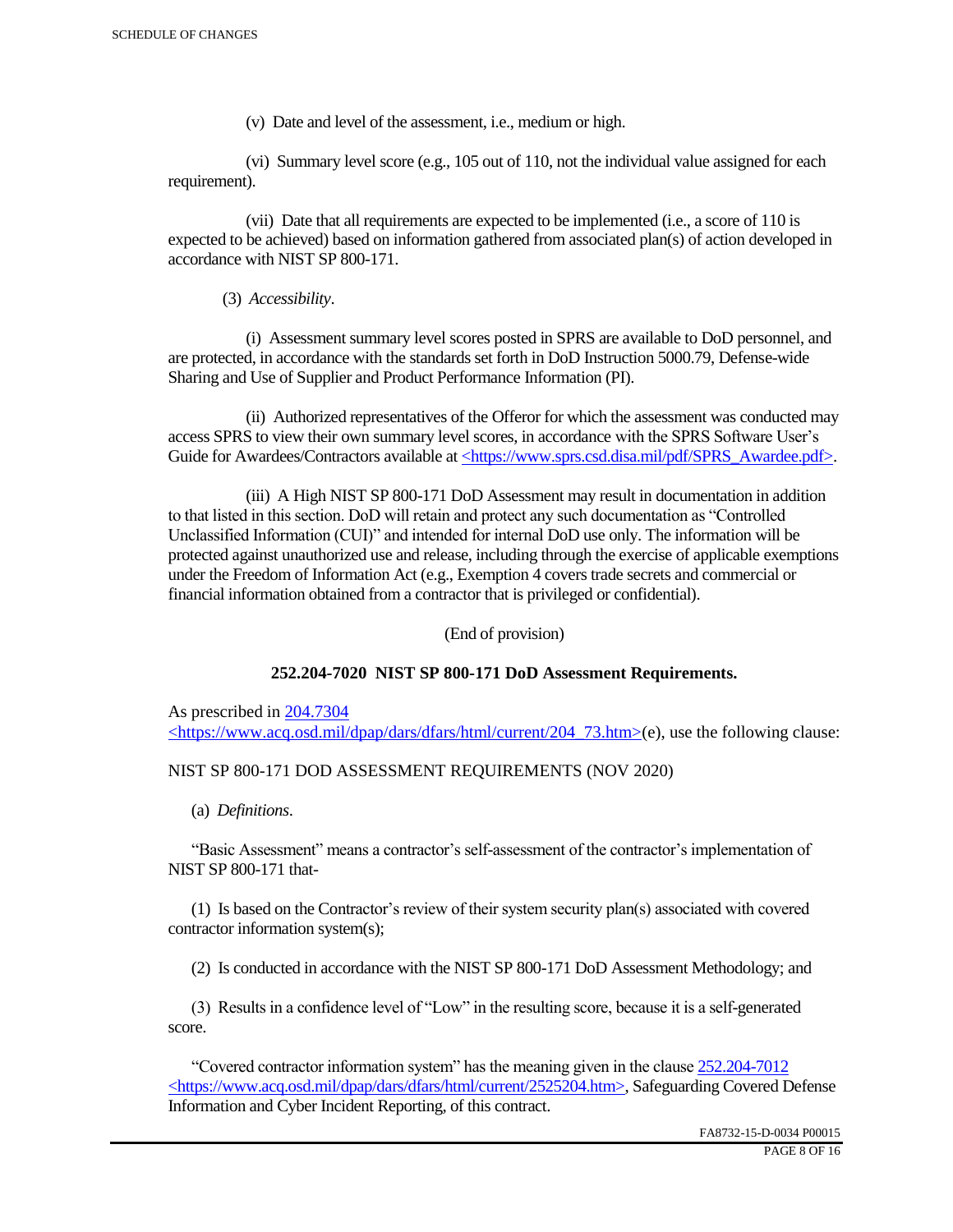"High Assessment" means an assessment that is conducted by Government personnel using NIST SP 800-171A, Assessing Security Requirements for Controlled Unclassified Information that-

(1) Consists of-

(i) A review of a contractor's Basic Assessment;

(ii) A thorough document review;

 (iii) Verification, examination, and demonstration of a Contractor's system security plan to validate that NIST SP 800-171 security requirements have been implemented as described in the contractor's system security plan; and

 (iv) Discussions with the contractor to obtain additional information or clarification, as needed; and

(2) Results in a confidence level of "High" in the resulting score.

"Medium Assessment" means an assessment conducted by the Government that-

(1) Consists of-

(i) A review of a contractor's Basic Assessment;

(ii) A thorough document review; and

 (iii) Discussions with the contractor to obtain additional information or clarification, as needed; and

(2) Results in a confidence level of "Medium" in the resulting score.

 (b) *Applicability*. This clause applies to covered contractor information systems that are required to comply with the National Institute of Standards and Technology (NIST) Special Publication (SP) 800- 171, in accordance with Defense Federal Acquisition Regulation System (DFARS) clause at 252.204- 7012 <https://www.acq.osd.mil/dpap/dars/dfars/html/current/252204.htm>, Safeguarding Covered Defense Information and Cyber Incident Reporting, of this contract.

 (c) *Requirements*. The Contractor shall provide access to its facilities, systems, and personnel necessary for the Government to conduct a Medium or High NIST SP 800-171 DoD Assessment, as described in NIST SP 800-171 DoD Assessment Methodology at https://www.acq.osd.mil/dpap/pdi/cyber/strategically\_assessing\_contractor\_implementation\_of\_NIST\_ SP\_800-171.html <https://www.acq.osd.mil/dpap/dars/dfars/html/current/dpap/pdi/cyber/strategically\_assessing\_contract

or implementation of NIST SP 800-171.html>, if necessary.

 (d) *Procedures*. Summary level scores for all assessments will be posted in the Supplier Performance Risk System (SPRS) (<https://www.sprs.csd.disa.mil/>) to provide DoD Components visibility into the summary level scores of strategic assessments.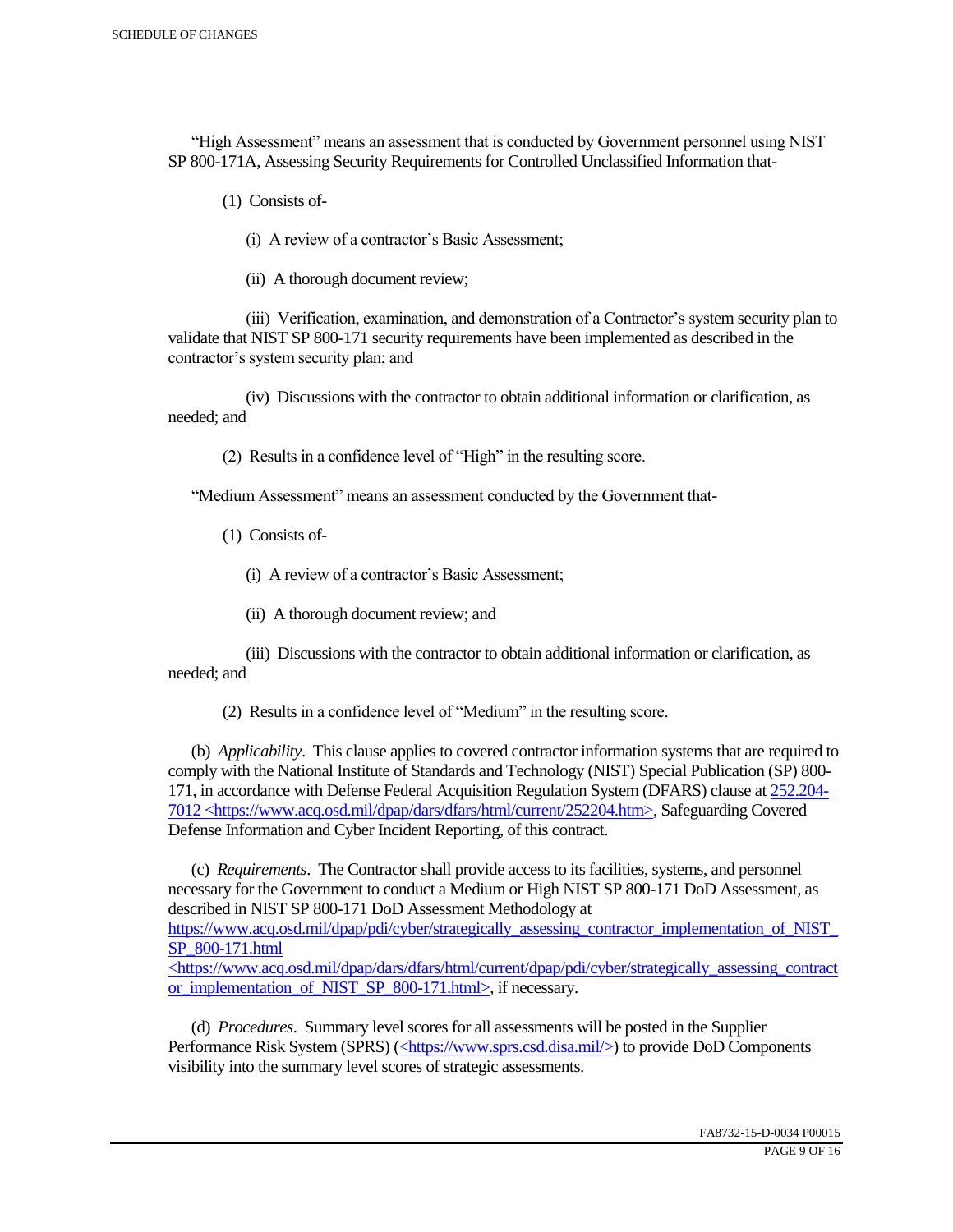(1) *Basic Assessments*. A contractor may submit, via encrypted email, summary level scores of Basic Assessments conducted in accordance with the NIST SP 800-171 DoD Assessment Methodology to webptsmh@navy.mil for posting to SPRS.

(i) The email shall include the following information:

(A) Version of NIST SP 800-171 against which the assessment was conducted.

(B) Organization conducting the assessment (e.g., Contractor self-assessment).

 (C) For each system security plan (security requirement 3.12.4) supporting the performance of a DoD contract-

(*1*) All industry Commercial and Government Entity (CAGE) code(s) associated with the information system(s) addressed by the system security plan; and

(*2*) A brief description of the system security plan architecture, if more than one plan exists.

(D) Date the assessment was completed

requirement).

(E) Summary level score (e.g., 95 out of 110, NOT the individual value for each

 (F) Date that all requirements are expected to be implemented (i.e., a score of 110 is expected to be achieved) based on information gathered from associated plan(s) of action developed in accordance with NIST SP 800-171.

 (ii) If multiple system security plans are addressed in the email described at paragraph (b)(1)(i) of this section, the Contractor shall use the following format for the report:

| <b>System Security CAGE Codes</b> |                               | <b>Brief</b> description | Date of    | <b>Total Score</b> | Date score of |
|-----------------------------------|-------------------------------|--------------------------|------------|--------------------|---------------|
| Plan                              | supported by this of the plan |                          | assessment |                    | $110$ will    |
|                                   | plan                          | architecture             |            |                    | achieved      |
|                                   |                               |                          |            |                    |               |
|                                   |                               |                          |            |                    |               |
|                                   |                               |                          |            |                    |               |

 (1) *Medium and High Assessments*. DoD will post the following Medium and/or High Assessment summary level scores to SPRS for each system security plan assessed:

(i) The standard assessed (e.g., NIST SP 800-171 Rev 1).

 (ii) Organization conducting the assessment, e.g., DCMA, or a specific organization (identified by Department of Defense Activity Address Code (DoDAAC)).

 (iii) All industry CAGE code(s) associated with the information system(s) addressed by the system security plan.

 (iv) A brief description of the system security plan architecture, if more than one system security plan exists.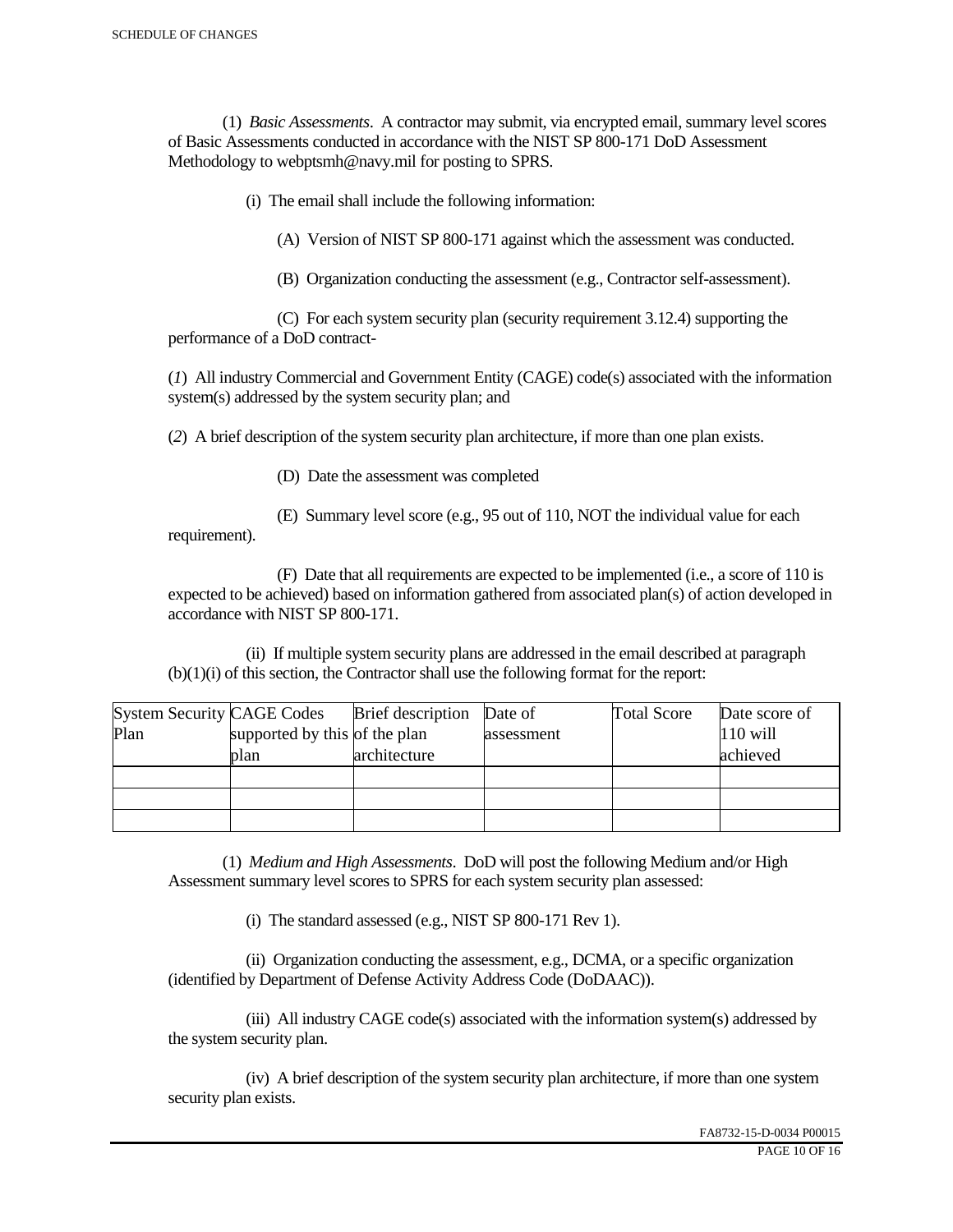(v) Date and level of the assessment, i.e., medium or high.

 (vi) Summary level score (e.g., 105 out of 110, not the individual value assigned for each requirement).

 (vii) Date that all requirements are expected to be implemented (i.e., a score of 110 is expected to be achieved) based on information gathered from associated plan(s) of action developed in accordance with NIST SP 800-171.

(e) *Rebuttals*.

 (1) DoD will provide Medium and High Assessment summary level scores to the Contractor and offer the opportunity for rebuttal and adjudication of assessment summary level scores prior to posting the summary level scores to SPRS (see SPRS User's Guide <https://www.sprs.csd.disa.mil/pdf/SPRS\_Awardee.pdf>).

 (2) Upon completion of each assessment, the contractor has 14 business days to provide additional information to demonstrate that they meet any security requirements not observed by the assessment team or to rebut the findings that may be of question.

## (f) *Accessibility*.

 (1) Assessment summary level scores posted in SPRS are available to DoD personnel, and are protected, in accordance with the standards set forth in DoD Instruction 5000.79, Defense-wide Sharing and Use of Supplier and Product Performance Information (PI).

 (2) Authorized representatives of the Contractor for which the assessment was conducted may access SPRS to view their own summary level scores, in accordance with the SPRS Software User's Guide for Awardees/Contractors available at <https://www.sprs.csd.disa.mil/pdf/SPRS\_Awardee.pdf>.

 (3) A High NIST SP 800-171 DoD Assessment may result in documentation in addition to that listed in this clause. DoD will retain and protect any such documentation as "Controlled Unclassified Information (CUI)" and intended for internal DoD use only. The information will be protected against unauthorized use and release, including through the exercise of applicable exemptions under the Freedom of Information Act (e.g., Exemption 4 covers trade secrets and commercial or financial information obtained from a contractor that is privileged or confidential).

## (g) *Subcontracts*.

(1) The Contractor shall insert the substance of this clause, including this paragraph  $(g)$ , in all subcontracts and other contractual instruments, including subcontracts for the acquisition of commercial items (excluding COTS items).

 (2) The Contractor shall not award a subcontract or other contractual instrument, that is subject to the implementation of NIST SP 800-171 security requirements, in accordance with DFARS clause 252.204-7012 of this contract, unless the subcontractor has completed, within the last 3 years, at least a Basic NIST SP 800-171 DoD Assessment, as described in

 $\langle$ https://www.acq.osd.mil/dpap/pdi/cyber/strategically\_assessing\_contractor\_implementation\_of\_NIST SP\_800-171.html>, for all covered contractor information systems relevant to its offer that are not part of an information technology service or system operated on behalf of the Government.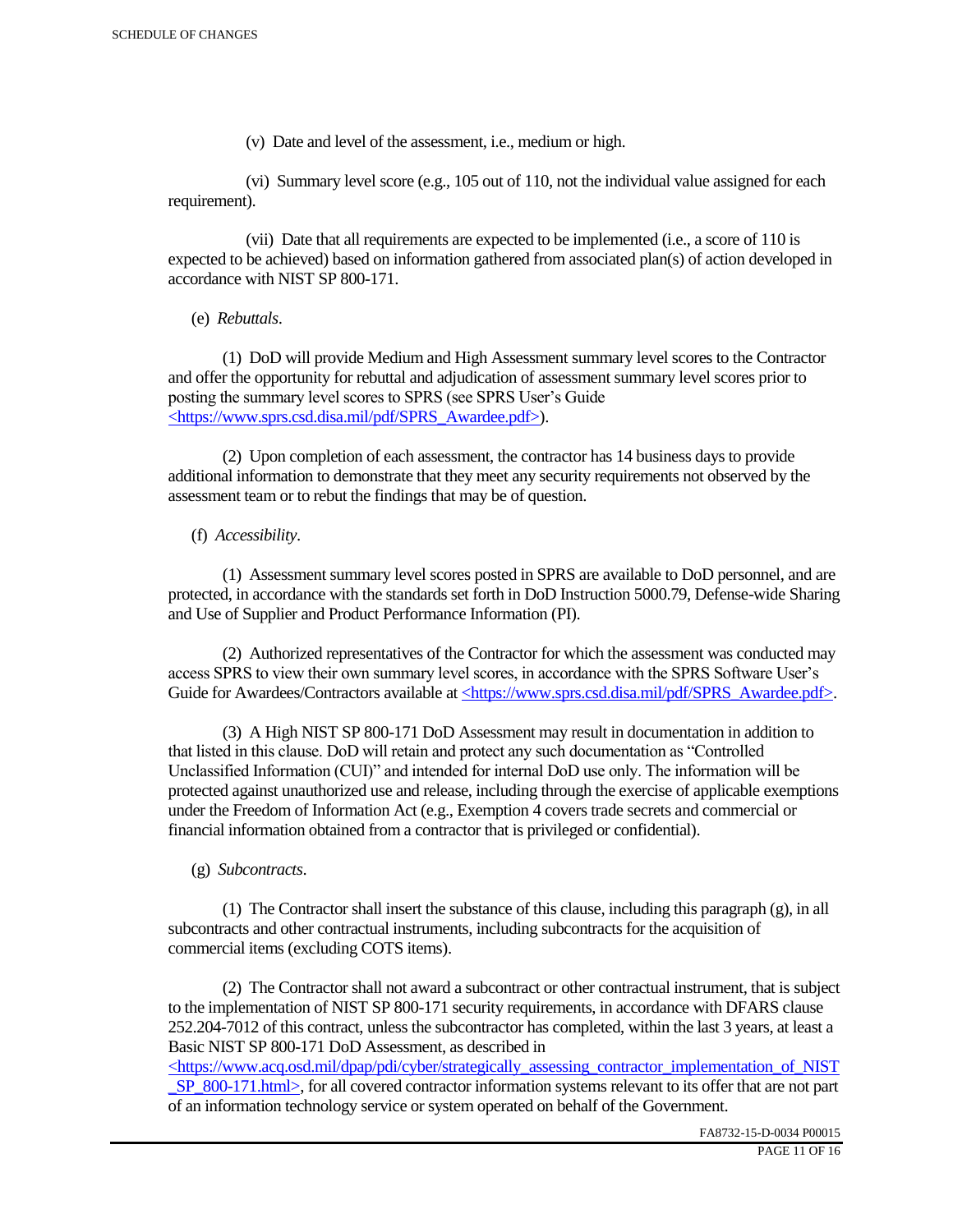(3) If a subcontractor does not have summary level scores of a current NIST SP 800-171 DoD Assessment (i.e., not more than 3 years old unless a lesser time is specified in the solicitation) posted in SPRS, the subcontractor may conduct and submit a Basic Assessment, in accordance with the NIST SP 800-171 DoD Assessment Methodology, to webptsmh@navy.mil <mailto:webptsmh@navy.mil> for posting to SPRS along with the information required by paragraph (d) of this clause.

### (End of clause)

All other terms and conditions remain unchanged.

|             |                      | Jtv.       | Unit Price l      |
|-------------|----------------------|------------|-------------------|
| <b>ITEM</b> | SUPPLIES OR SERVICES | Purch Unit | Total Item Amount |

## **For OPTION PERIOD 4**

- 
- **4100** CLIN Establish PSC: D316<br>Contract type: J - FII *Start Date:* ASREQ **Completion Date:** *Descriptive Data:*

**Noun: NETWORK CENTRIC SOLUTIONS** *Contract type:* J - FIRM FIXED PRICE

- A. The contractor shall provide a wide range of solutions to complete the requirements IAW the PWS of the basic contract (Section J, Atch 1) and as cited in each individual task order.
- B. The Products proposed to make up these solutions shall be priced under CLIN 4600 on a cost reimbursable basis.
- C. ODCs and travel shall be priced separately under CLIN(s) 4600 and 4700.
- D. Contract type shall be Firm-Fixed Price (FFP), Fixed-Price Incentive (Firm Target/Successive Target) or Fixed Price Award Fee (FPAF).

 Incentive: To be proposed Award Fee: To be proposed

- E. Ordering Period: Effective date of option period through one (1) year.
- F. Period of Performance: To be cited in each individual task order.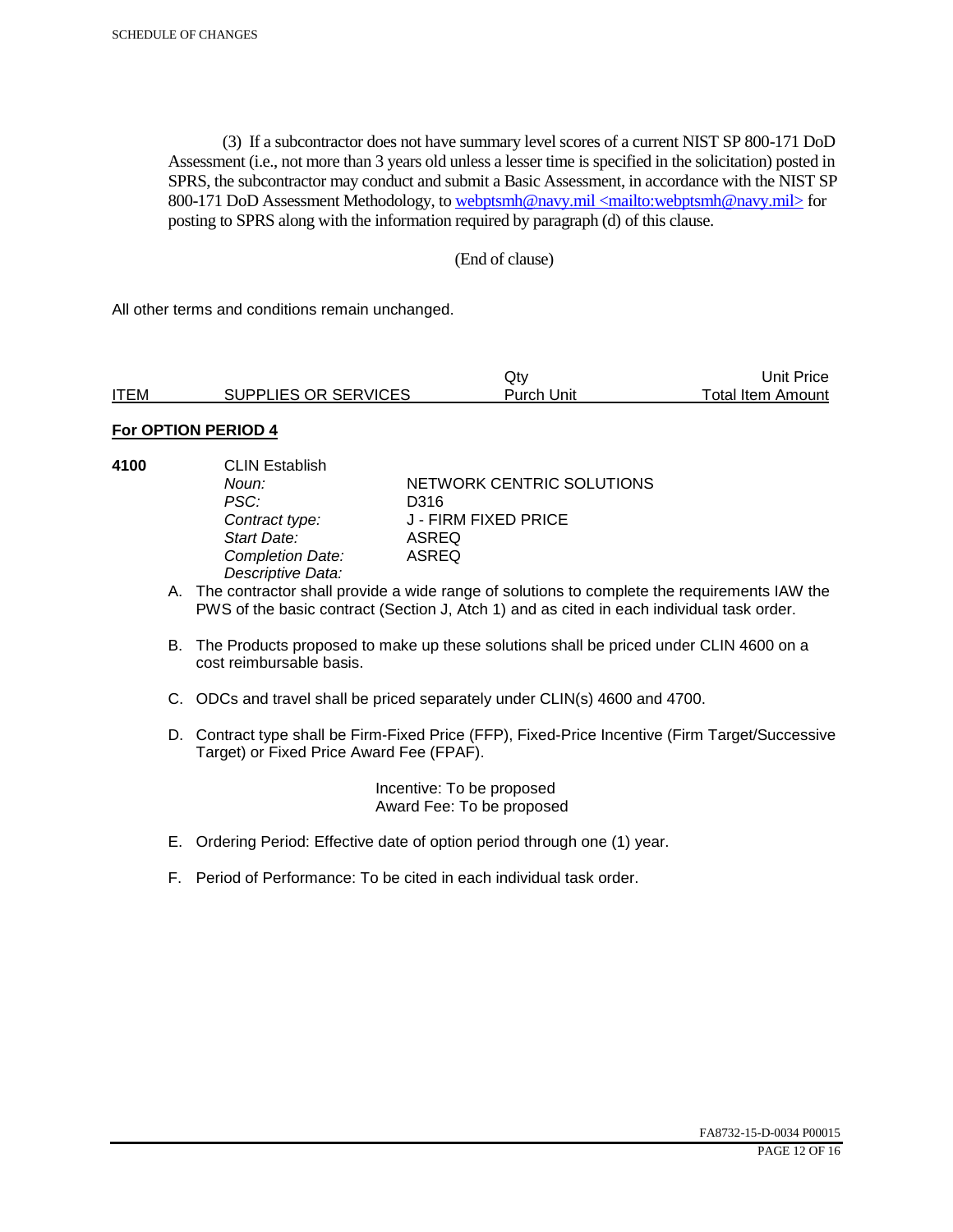|             |                      | Qtv        | Unit Price        |
|-------------|----------------------|------------|-------------------|
| <b>ITEM</b> | SUPPLIES OR SERVICES | Purch Unit | Total Item Amount |

| 4200 | <b>CLIN Establish</b> |                           |  |
|------|-----------------------|---------------------------|--|
|      | Noun:                 | NETWORK CENTRIC SOLUTIONS |  |
|      | PSC:                  | D316                      |  |
|      | Contract type:        | J - FIRM FIXED PRICE      |  |
|      | Start Date:           | ASREQ                     |  |
|      | Completion Date:      | ASREQ                     |  |
|      | Descriptive Data:     |                           |  |
|      |                       |                           |  |

- A. The contractor shall provide a wide range of solutions to complete the requirements IAW the PWS of the basic contract (Section J, Atch 1) and as cited in each individual task order.
- B. The Products proposed to make up these solutions shall be priced under CLIN 4600 on a cost reimbursable basis.
- C. ODCs and travel shall be priced separately under CLIN(s) 4600 and 4700.
- D. Contract type shall be Cost-Plus Fixed Fee (CPFF), Cost-Plus-Incentive Fee (CPIF), or Cost-Plus Award Fee (CPAF.)

Fixed-Fee: To be proposed Incentive Fee: To be proposed Award Fee: To be proposed

- E. Ordering Period: Effective date of option period through one (1) year.
- F. Period of Performance: To be cited in each individual task order.

#### **For OPTION PERIOD 4**

**4300** CLIN Establish *PSC:* D316 *Start Date:* ASREQ *Completion Date:* ASREQ *Descriptive Data:* 

**Noun: NETWORK CENTRIC SERVICES** *Contract type:* J - FIRM FIXED PRICE

- A. The contractor shall provide labor hours IAW the PWS (Section J, Atch 1) of the basic contract and as cited in each individual task order. The contractor shall provide labor categories and rates IAW Section J, Atch 5, and as cited in each individual task order.
- B. Contract type shall be Labor Hour.
- C. ODCs and travel shall be priced separately under CLIN(s) 4600 and 4700.
- D. Ordering Period: Effective date of option period through one (1) year.
- E. Period of Performance: To be cited in each individual task order.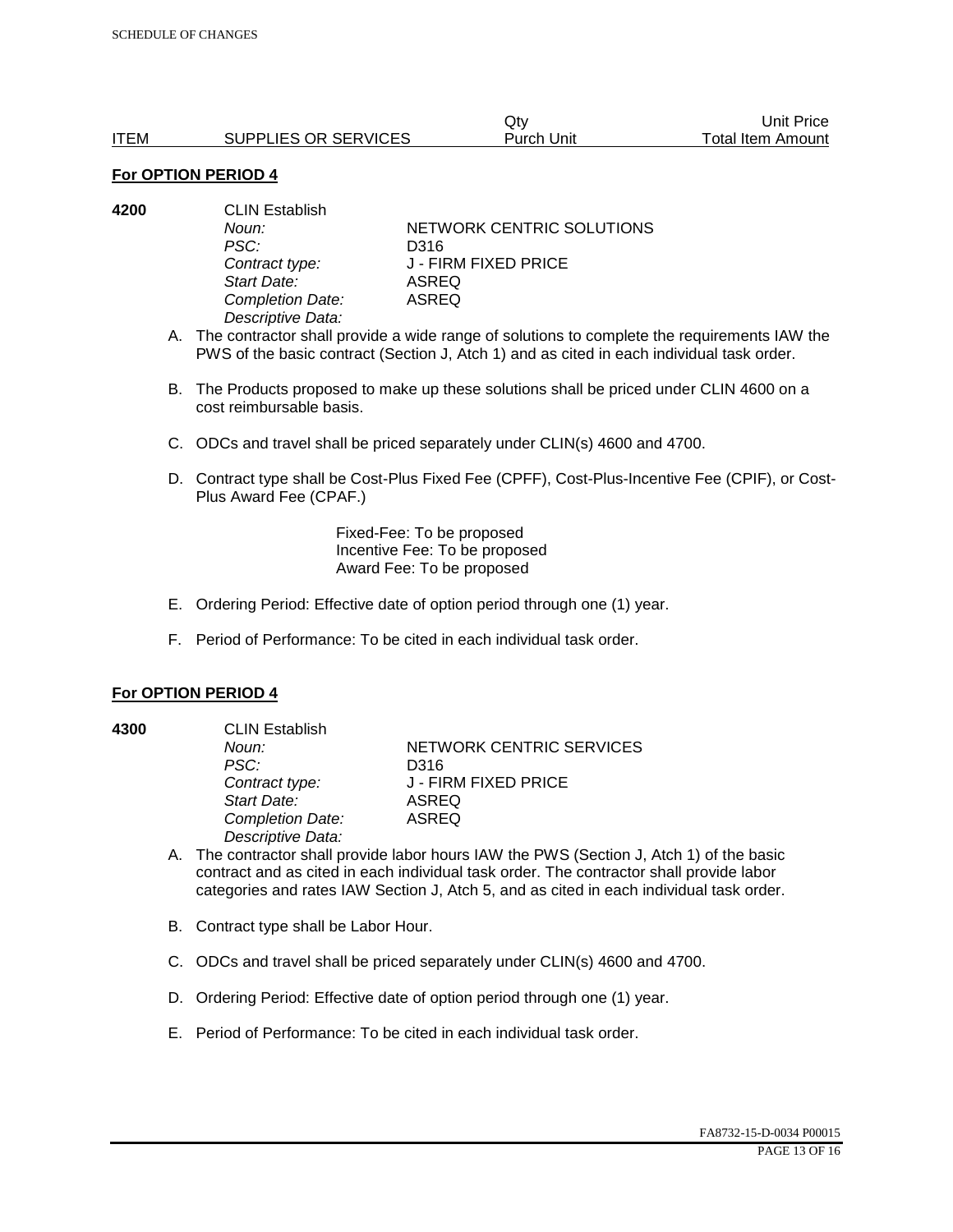|      |                      | Qtv        | Unit Price        |
|------|----------------------|------------|-------------------|
| ITEM | SUPPLIES OR SERVICES | Purch Unit | Total Item Amount |

**4400** CLIN Establish *Noun:* DATA *PSC:* D316 *NSN:* N - Not Applicable *DD1423 is Exhibit:* A *Contract type:* J - FIRM FIXED PRICE *Inspection:* DESTINATION *Acceptance:* DESTINATION *FOB:* DESTINATION *Descriptive Data:* 

- A. The contractor shall deliver data in accordance with and as specified in Section J, Exhibit A (Contract Data Requirements List (CDRL)) and as specified in individual task orders.
- B. This CLIN is Not Separately Priced (NSP). Price is included in CLIN 4100, CLIN 4200, and CLIN 4300.
- C. Ordering Period: Effective date of option period through one (1) year.
- D. Period of Performance: To be cited in each individual task order.

### **For OPTION PERIOD 4**

| 4500 | <b>CLIN Establish</b> |                      |  |
|------|-----------------------|----------------------|--|
|      | Noun:                 | <b>WARRANTY</b>      |  |
|      | PSC:                  | D316                 |  |
|      | Contract type:        | J - FIRM FIXED PRICE |  |
|      | Start Date:           | <b>ASREQ</b>         |  |
|      | Completion Date:      | <b>ASREQ</b>         |  |
|      | Descriptive Data:     |                      |  |

- A. The contractor shall provide a warranty, in lieu of or in addition to the standard warranty, IAW each individual task order and the basic contract on an as-required basis. Warranty options include: System Warranties, Workmanship and Construction Warranties, and/or extended product warranties.
- B. Contract type shall be Firm Fixed Price (FFP).
- C. Ordering Period: Effective date of option period through one (1) year.
- D. Period of Performance: To be cited in each individual task order.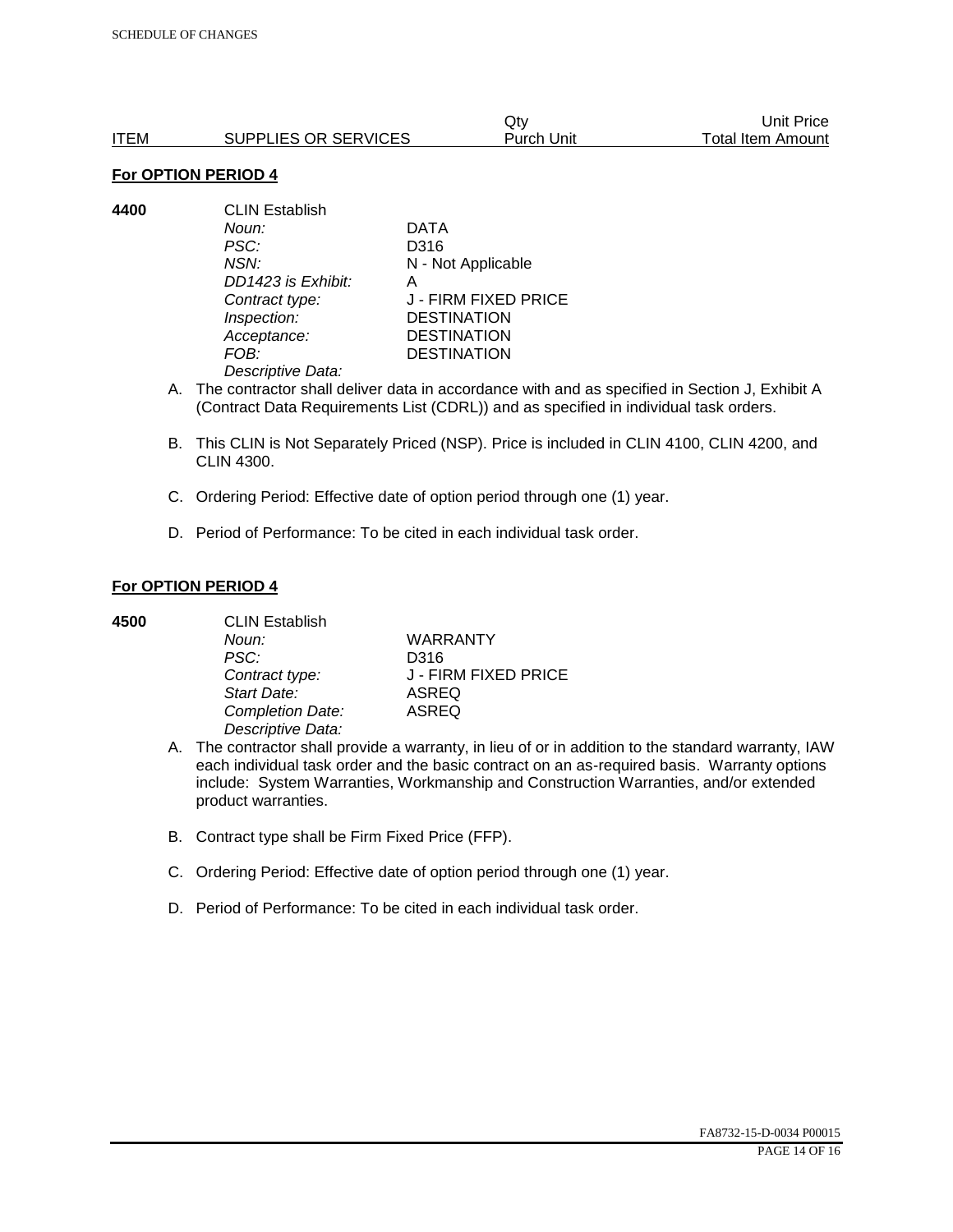| 4600 | <b>CLIN Establish</b> |                    |
|------|-----------------------|--------------------|
|      | Noun:                 | OTHER DIRECT COSTS |
|      | PSC:                  | D316               |
|      | NSN:                  | N - Not Applicable |
|      | Contract type:        | S-COST             |
|      | Inspection:           | <b>DESTINATION</b> |
|      | Acceptance:           | <b>DESTINATION</b> |
|      | FOB:                  | <b>DESTINATION</b> |
|      | ________              |                    |

#### *Descriptive Data:*

A. The contractor shall provide other direct costs as specified in each task order and the basic contract.

(1) No profit shall be paid on purchases made under this CLIN; however, DCAA approved burden rates are authorized.

(2) ODCs must be purchased in accordance with the Contractor's approved purchasing system, as applicable.

 (3) The products proposed to make up the solutions in CLINs 4100 and 4200 shall be

 purchased in-accordance-with Section J, Attachment 1, paragraph 3.5.1 of the Performance

Work Statement (PWS) of this contract.

B. The contractor will provide ODCs on a cost reimbursable basis only.

C. Ordering Period: Effective date of option period through one (1) year.

D. Period of Performance: To be cited in each individual task order.